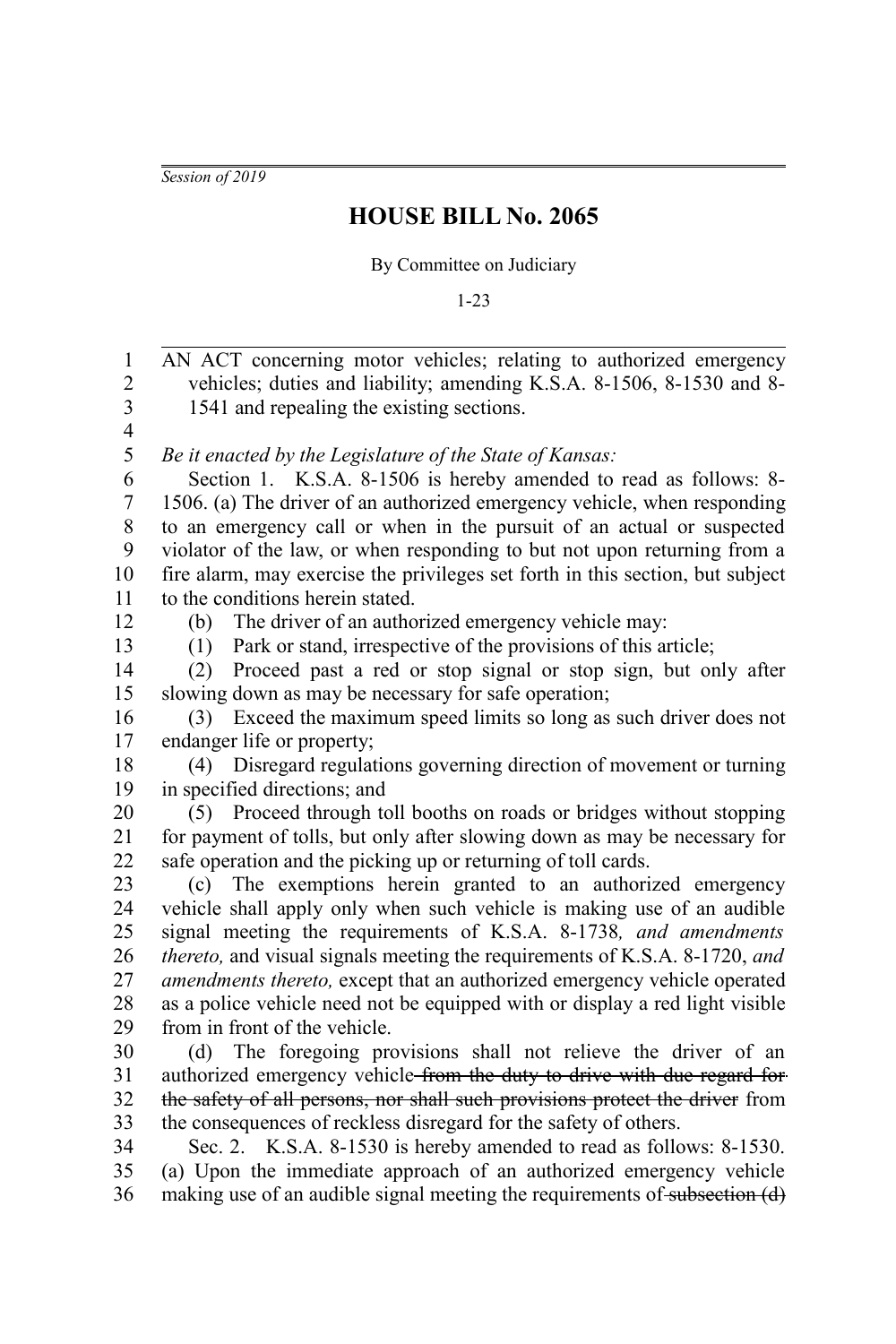of K.S.A. 8-1738*(d)*, and amendments thereto, and visual signals meeting the requirements of K.S.A. 8-1720, and amendments thereto, or of a police vehicle properly and lawfully making use of an audible signal only, the driver of every other vehicle shall do the following unless otherwise directed by a police officer: 1 2 3 4 5

6

(1) Yield the right-of-way;

(2) immediately drive to a position parallel to and as close as possible to the right-hand edge or curb of the roadway clear of any intersection; and (3) stop and remain in such position until the authorized emergency 7 8 9

vehicle has passed. 10

(b) The driver of a motor vehicle upon approaching a stationary authorized emergency vehicle, when the authorized emergency vehicle is making use of visual signals meeting the requirements of K.S.A. 8-1720, and amendments thereto, or subsection (d) of K.S.A. *or* 8-1722*(d)*, and amendments thereto, shall do either of the following: 11 12 13 14 15

(1) If the driver of the motor vehicle is traveling on a highway that consists of at least two lanes that carry traffic in the same direction of travel as that of the driver's motor vehicle, the driver shall proceed with due caution and, if possible and with due regard to the road, weather and traffic conditions, shall change lanes into a lane that is not adjacent to that of the stationary authorized emergency vehicle; or 16 17 18 19 20 21

(2) if the driver is not traveling on a highway of a type described in paragraph (1), or if the driver is traveling on a highway of that type but it is not possible to change lanes or if to do so would be unsafe, the driver shall proceed with due caution, reduce the speed of the motor vehicle and maintain a safe speed for the road, weather and traffic conditions. 22 23 24 25 26

(c) From and after the effective date of this act and prior to July 1, 2001, a law enforcement officer shall issue a warning citation to anyone violating the provisions of subsection (b). 27 28 29

(d) This section shall not operate to relieve the driver of an authorized emergency vehicle from the duty to drive with due regard for the safety of all persons using the highway. 30 31 32

Sec. 3. K.S.A. 8-1541 is hereby amended to read as follows: 8-1541. (a) Upon the immediate approach of an authorized emergency vehicle making use of an audible signal meeting the requirements of subsection (d) of K.S.A. 8-1738*(d), and amendments thereto,* and visual signals meeting the requirements of K.S.A. 8-1720, *and amendments thereto,* or of a police vehicle properly and lawfully making use of an audible signal only, every pedestrian shall yield the right-of-way to the authorized emergency vehicle. 33 34 35 36 37 38 39 40

(b) This section shall not relieve the driver of an authorized emergency vehicle from the duty to drive with due regard for the safety of all persons using the highway nor from the duty to exercise due care to 41 42 43